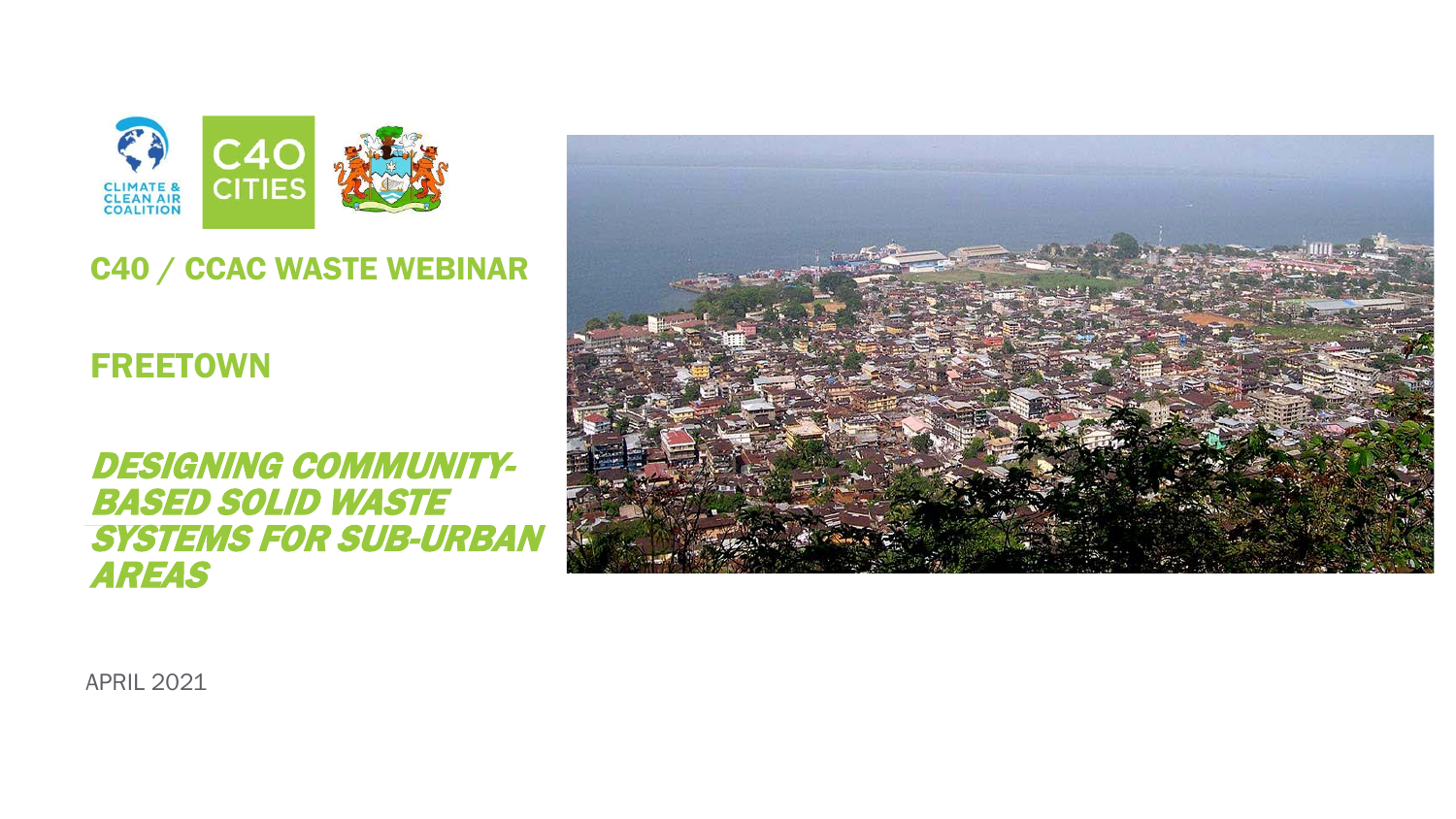# **01. INTRODUCTION AND INITIAL ANALYSIS**

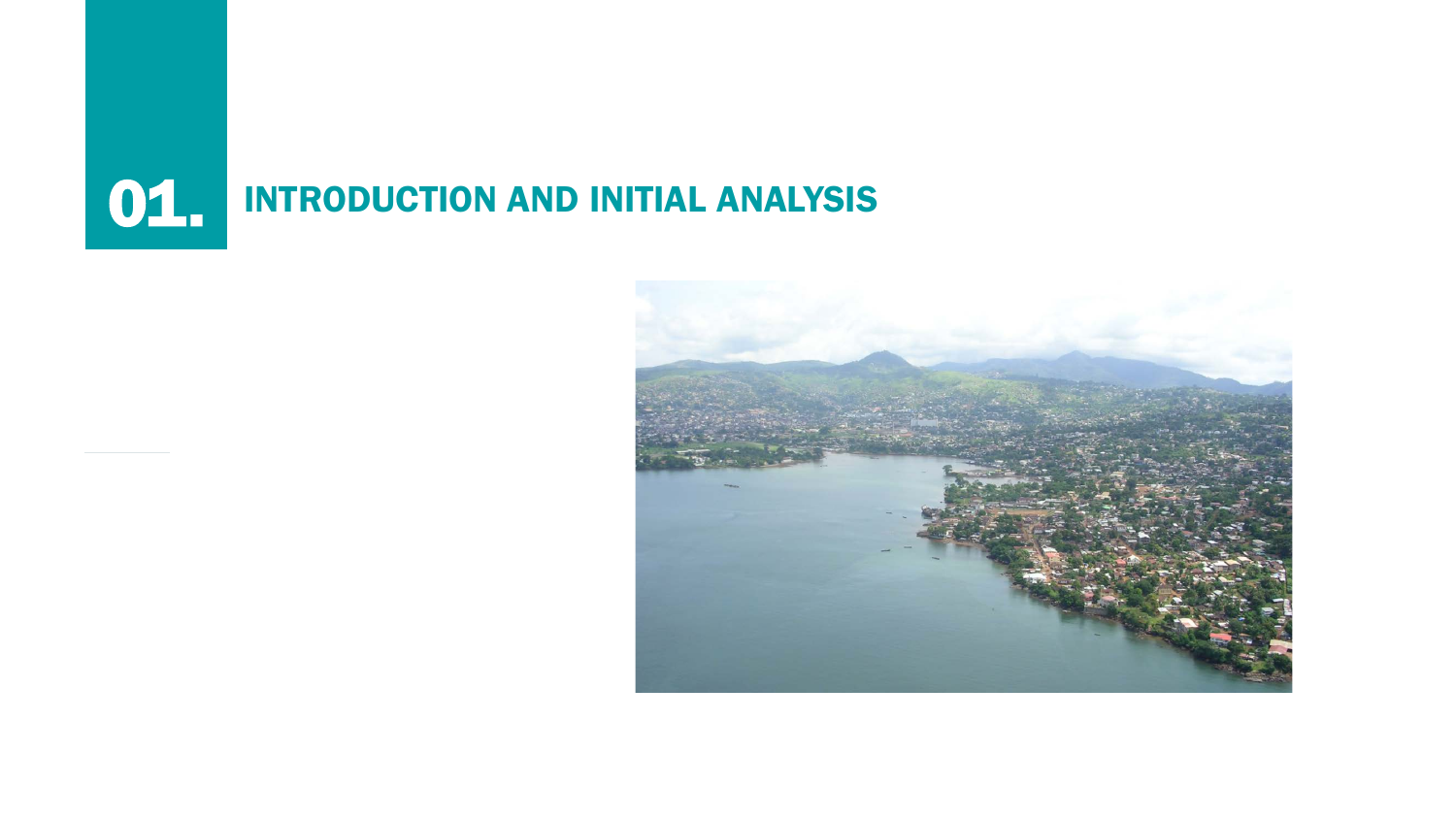#### Freetown is the capital of Sierra Leone, in Western Africa



- At a glance
- Population:
- Area:
- Climate:
- Waste generation (est):

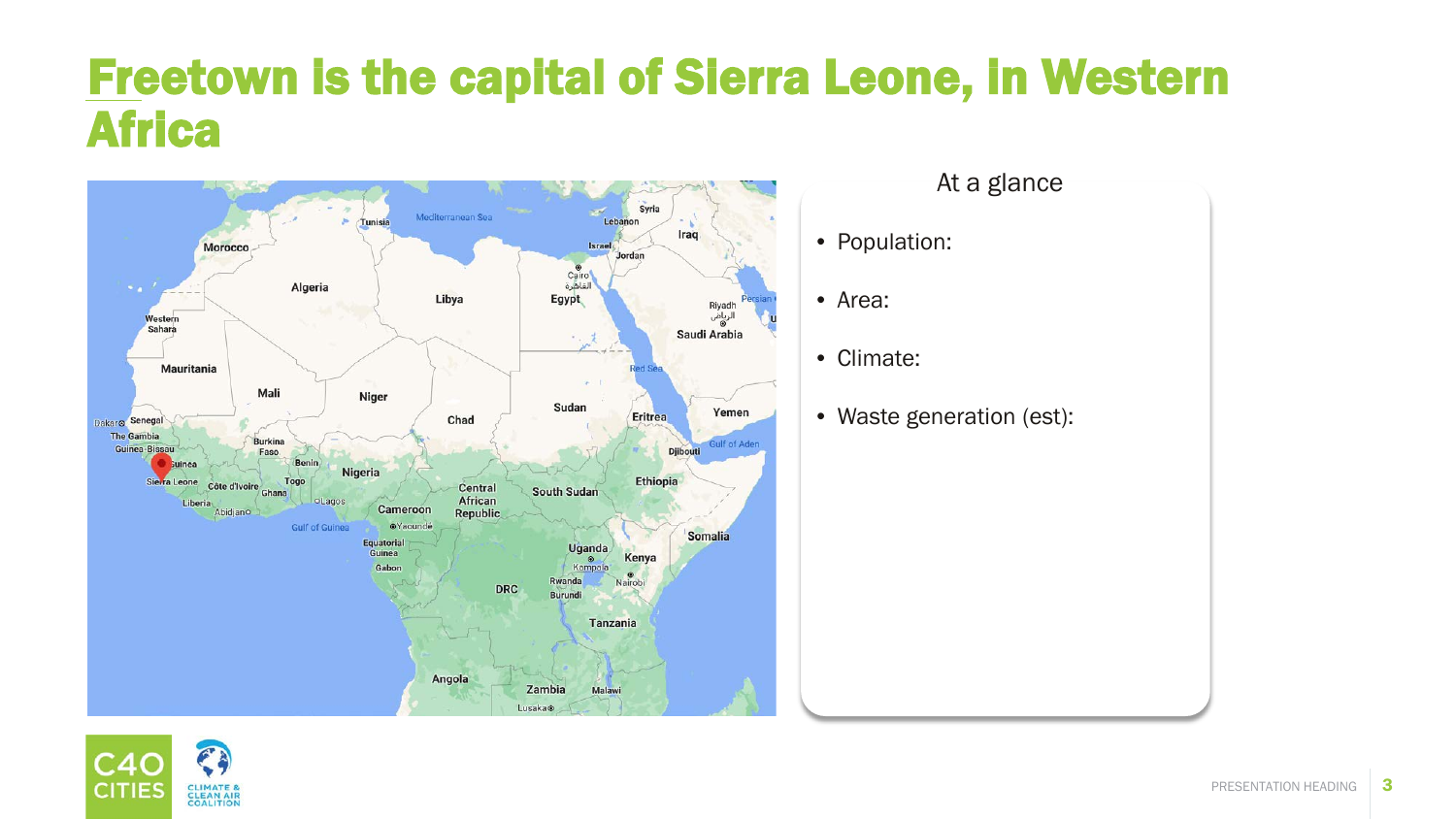#### Like many other cities in Africa, waste management in some parts of the city represents a challenge, especially in Hard to Reach Areas (HTRAs)



CITIE

COALITION

4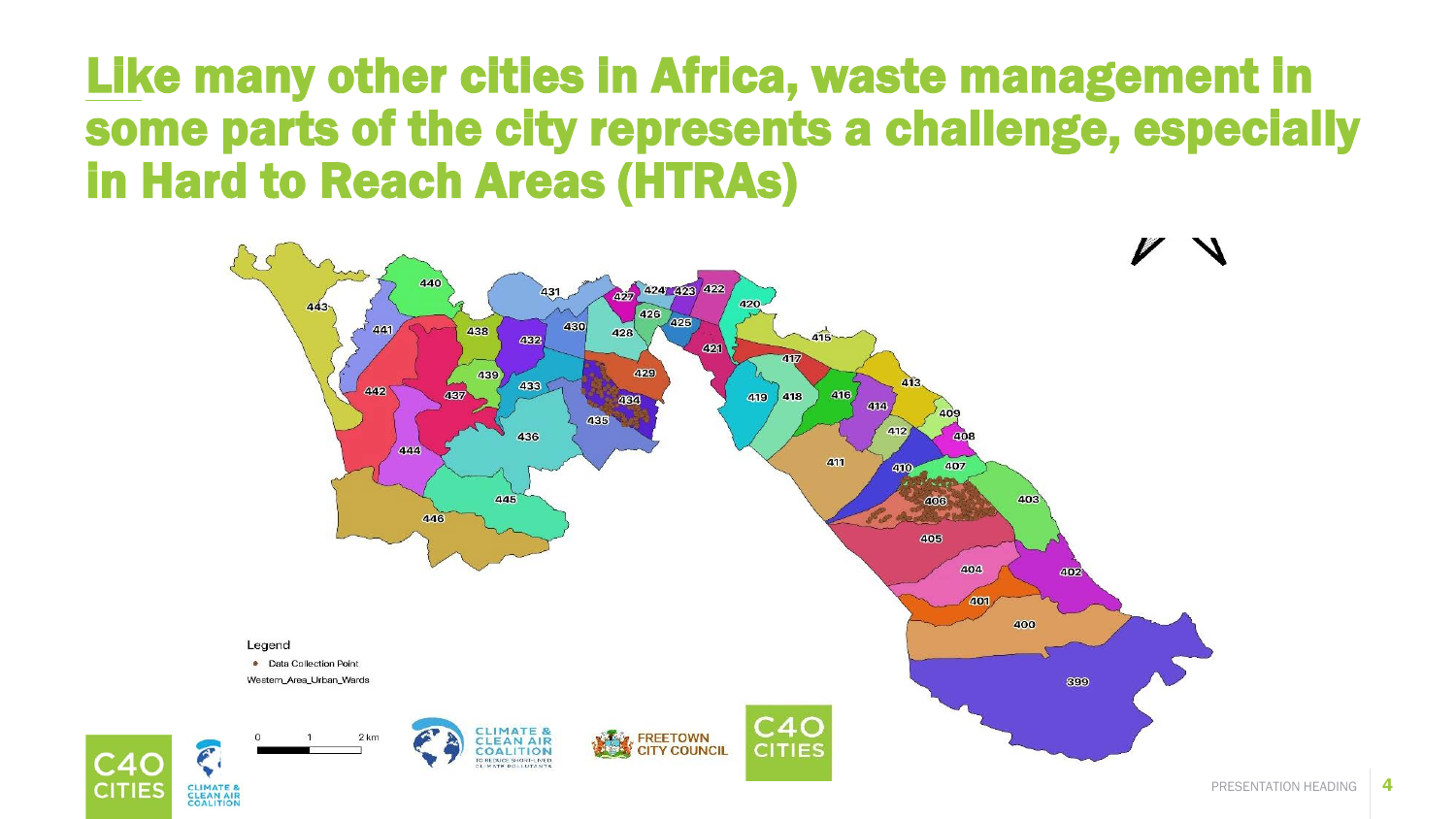## Following site visits to 6 HTRAs, two wards were selected for developing the initial pilot



CLIMATE &<br>CLEAN AIR COALITION

Selection criteria

- Accessibility (roads)
- Analysis of current waste management services
- Drainage system / flooding (upper catchment)
- Level of community engagement / willingness in the project
- Land availability for sorting / composting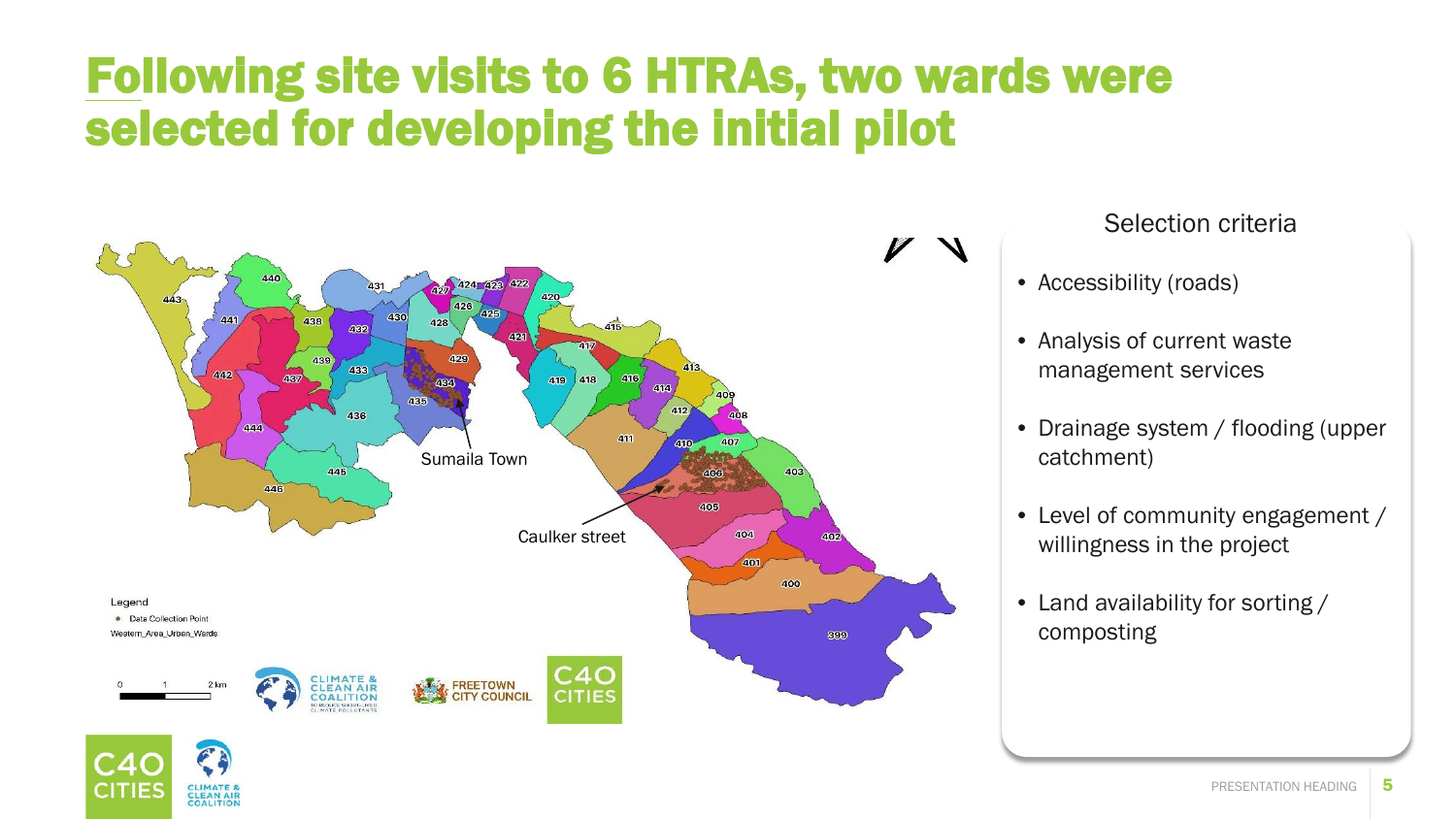## Numerous surveys and interviews were carried out at the two wards and with external stakeholders, to gain key input and insight for the new waste management system

| Survey / interview participants | Number of surveys / interviews |
|---------------------------------|--------------------------------|
| Households (Sumaila Town)       | 142                            |
| Households (Caulker Street)     | 371                            |
| <b>Focus Group Discussions</b>  | 10 (Sumaila + Caulker)         |
| Key Informant Interviews        | 6                              |



#### Key findings

- Strong preference for door-to-door system, 2-3 times per week, ideally in the mornings
- Majority of households willing to pay about \$3 per month for a reliable system
- Good interest in community / household composting opportunities (due to local subsistence farming and need for reforestation)
- Good interest in recycling as revenue source, training on source segregation will be needed both for waste workers and citizens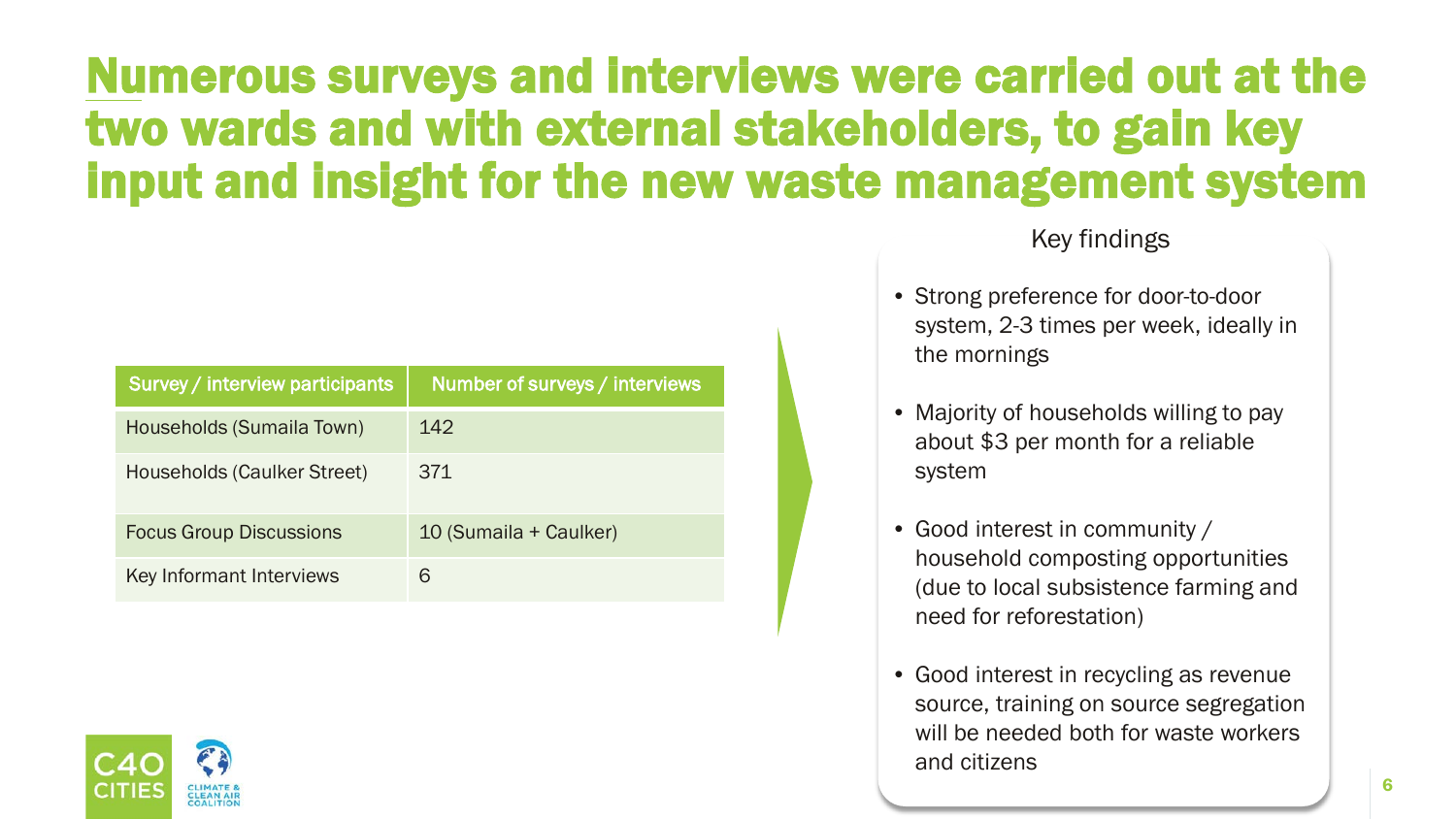

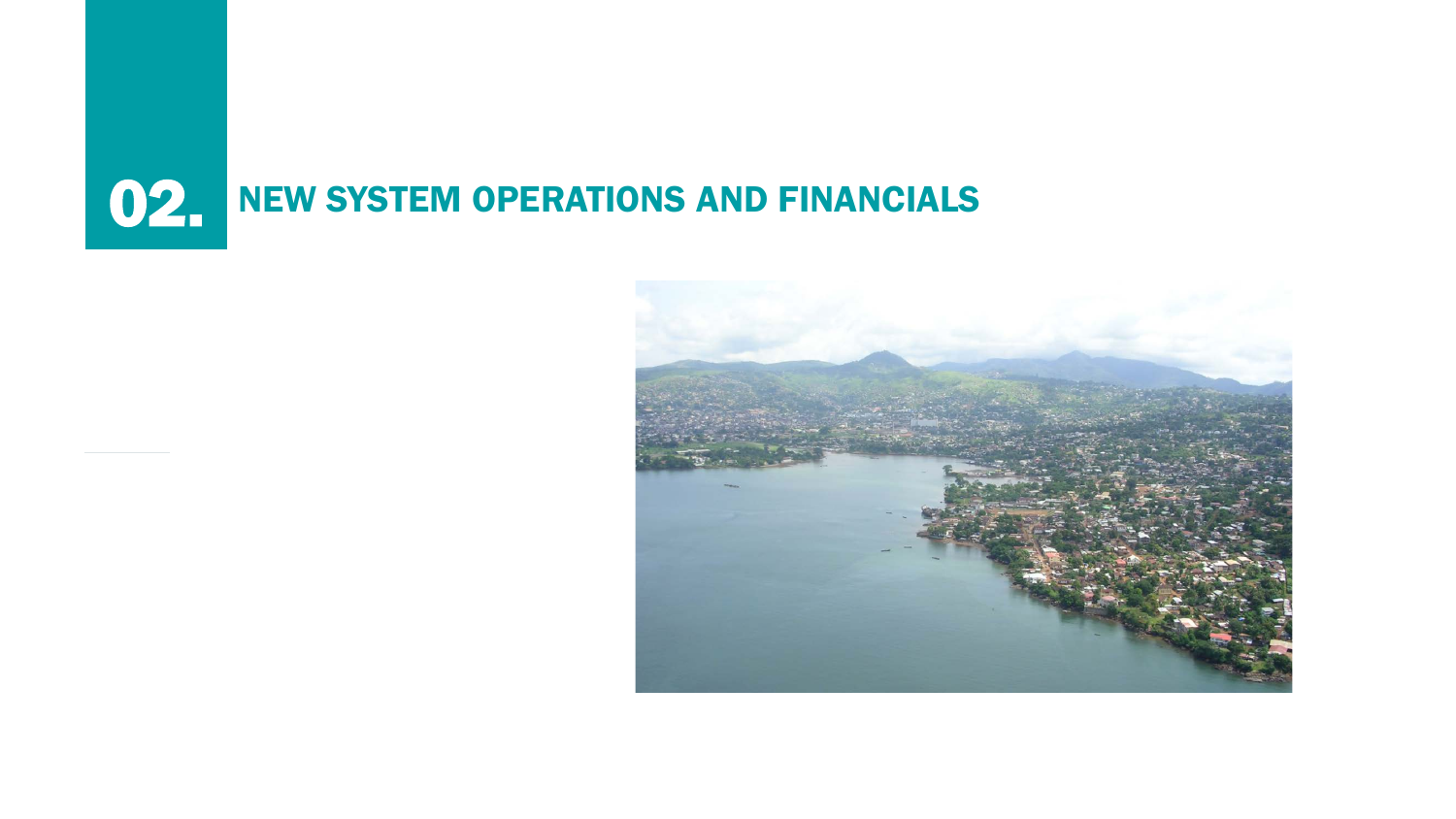#### High level operating model to collect and recover waste in HRTAs



- (SOURCE SEPARATED) WASTE WILL BE COLLECTED TWICE A WEEK BY WASTE COLLECTORS, HIRED ON AN ANNUAL BASIS
- HOUSEHOLDS AND LARGE GENERATORS WILL PAY A MONTHLY FEE FOR COLLECTION AND FOR BINS

C40 **CITIES** 



- (SOURCE SEPARATED) WASTE IS TAKEN TO THE MATERIAL RECOVERY FACILITY (MRF)
- MRF STAFF FURTHER SEPARATE, COMPACT AND BALE / COMPOST
- 400 SOUARE METER IN TOTAL (20MX20M)



- RESIDUAL WASTE (EST. 30%) IS TAKEN FROM THE MRF TO THE LANDFILL
- AN 8 TON TRUCK WILL BE CONTRACTED TO HAUL WASTE TWICE PER WEEK

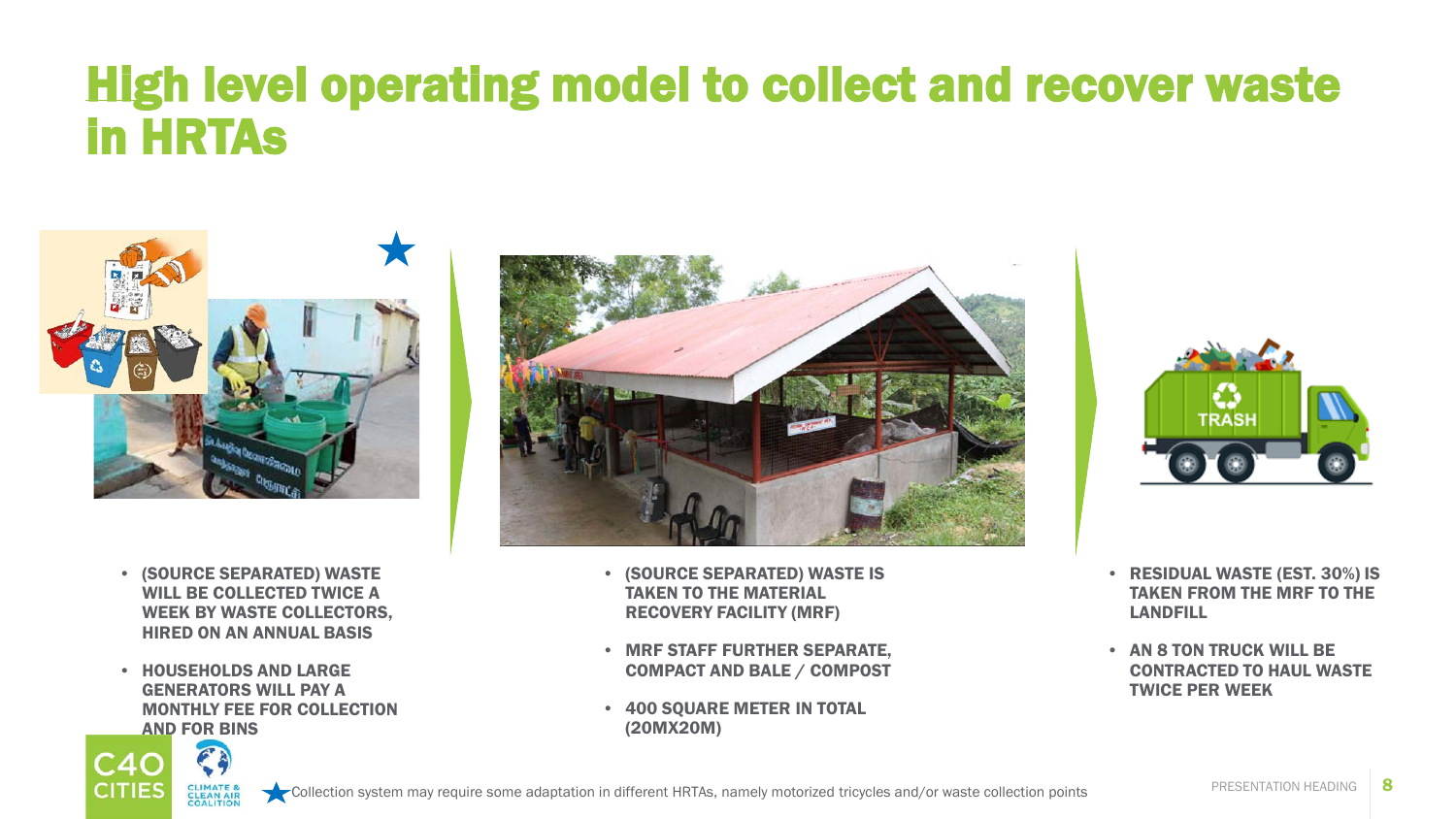## Within the two communities, each waste collector should collect between 600-700 kg of waste per day (with hand pulled cart)

 $\gg$ Labour-intensive separate collection system Collection performance in relation to settlement structure



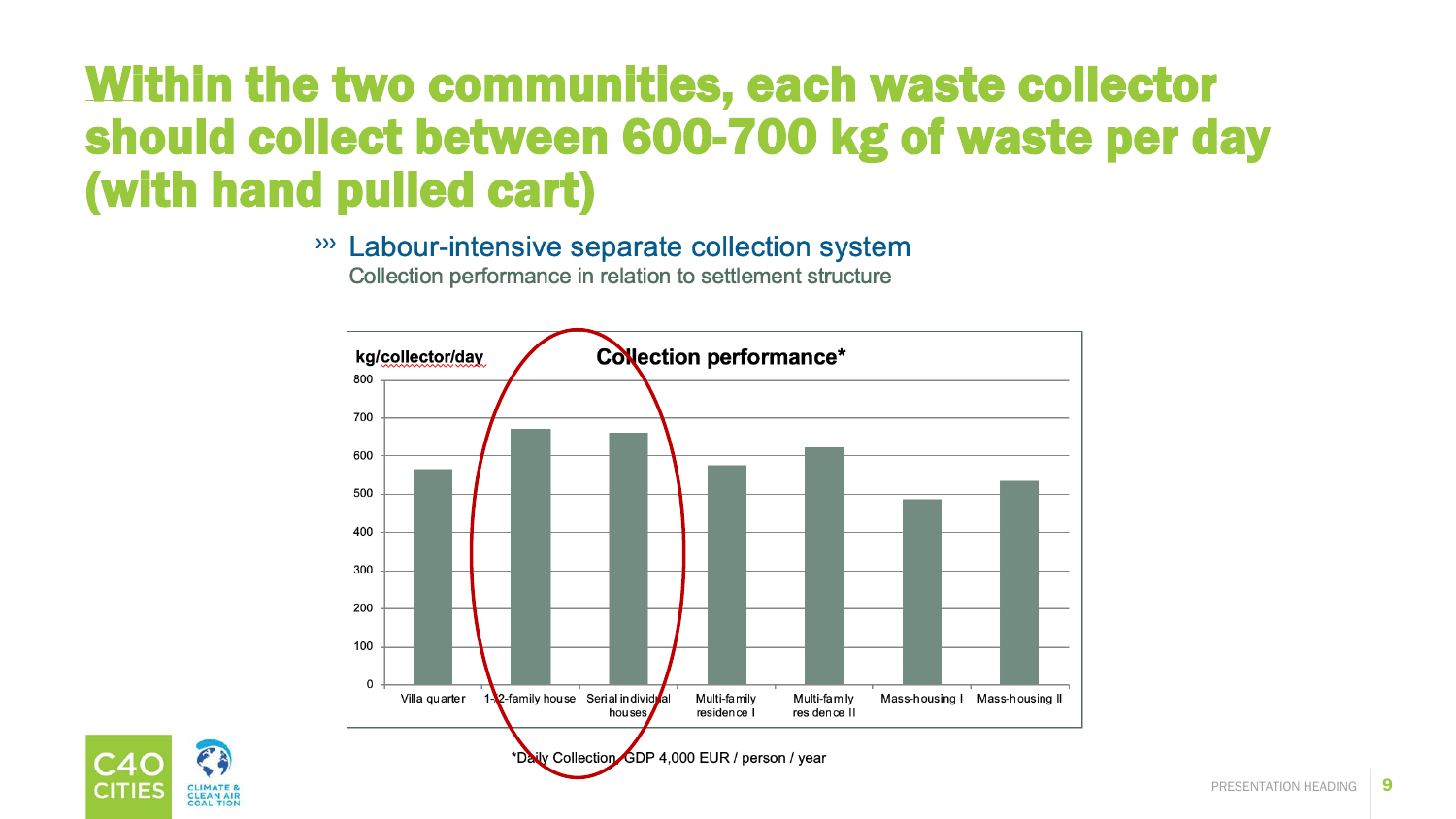



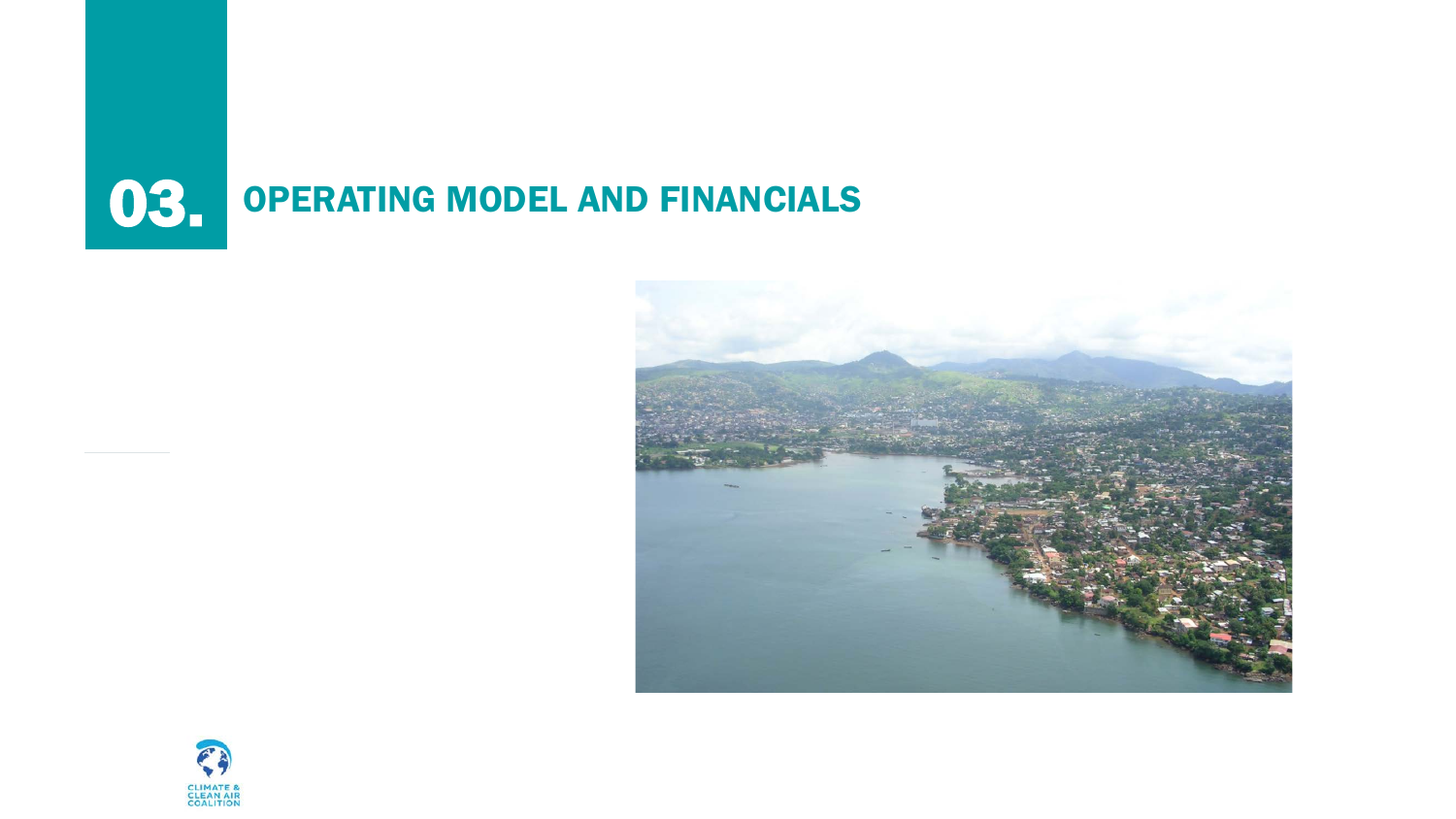#### CAPEX is estimated at approx. 850 million sll (under \$100k), with some costs recurring periodically, making coverage efficiency and profit retention fundamental aspects

| <b>Item</b>                             | <b>Cost</b> |                            |
|-----------------------------------------|-------------|----------------------------|
| Cost of 4 wheel cart                    | 1,980,000   |                            |
| No of carts                             | 20          |                            |
| tot cost of carts                       | 39,600,000  | Likely recurring every     |
| Cost of motorised tricycle              | 30,000,000  | 3 yrs                      |
| no of tricycles                         | 2           |                            |
| tot cost of tricycles                   | 60,000,000  |                            |
| PPE (uniform, gloves, shoes)            | 880,000     |                            |
| No of PPE (collectors + MRF staff)      | 25          | Likely recurring           |
| Total cost of PPE                       | 22,000,000  | annually                   |
| 20 litre household bin (3500 units)     | 123,200,000 |                            |
| composting equipment                    | 39,600,000  | Likely recurring every     |
| manual waste compactor (small)          | 30,800,000  | $2-3$ yrs                  |
| manual plastic + metal shredder (small) | 35,200,000  |                            |
| MRF utilities setup                     | 26,400,000  |                            |
| MRF construction                        | 66,000,000  |                            |
| Land purchase                           | 400,000,000 |                            |
| Document preparation (charter, etc.)    | 10,000,000  |                            |
| <b>TOTAL CAPEX</b>                      | 852,800,000 | 11<br>PRESENTATION HEADING |

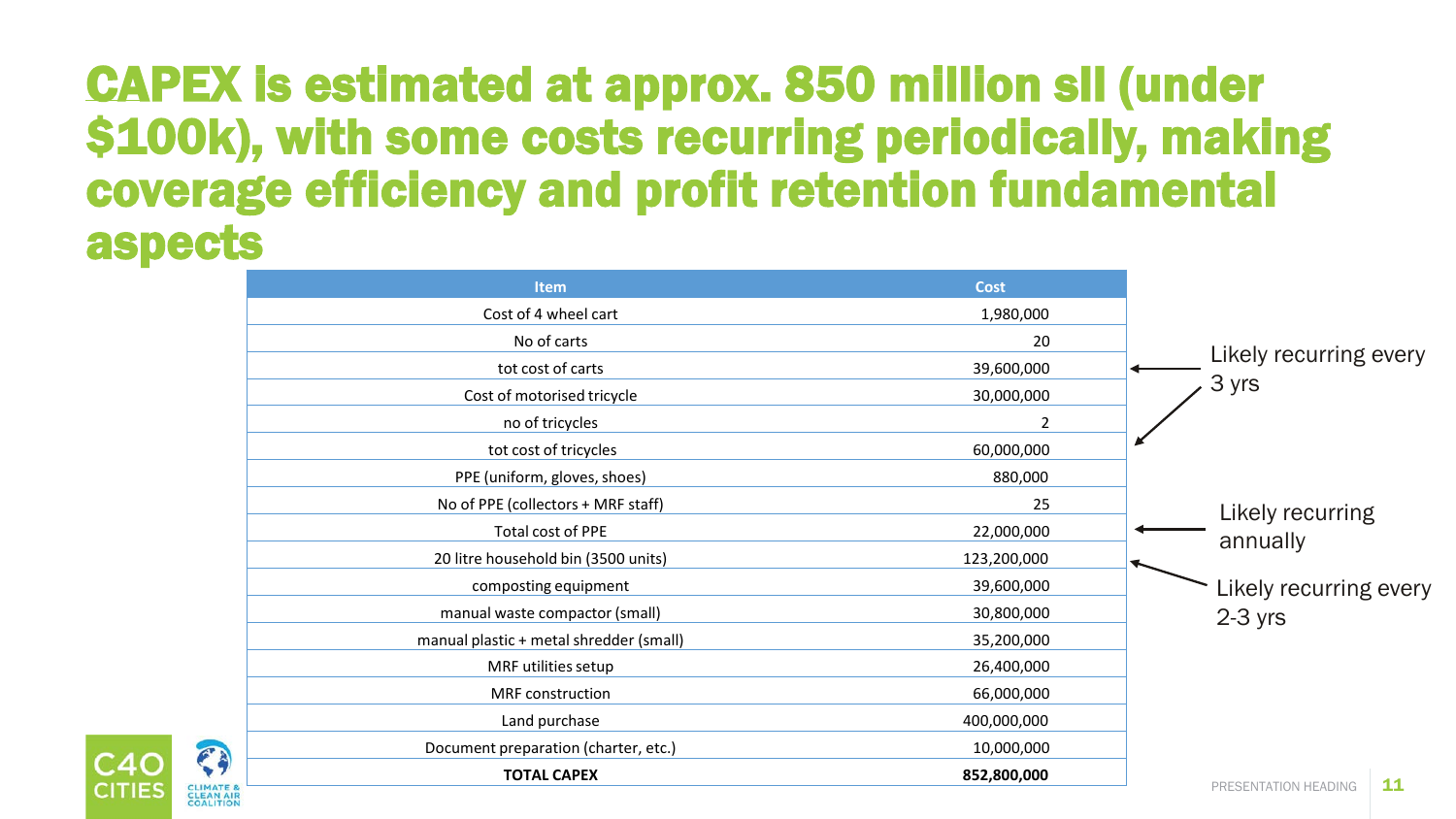#### Once 100% coverage is reached, the system is expected to generate a profit, which can be reinvested in equipment replacement and upgrade.

| <b>Item</b>             | <b>Capital (one off)</b> | <b>Monthly</b> |
|-------------------------|--------------------------|----------------|
| <b>Total CAPEX</b>      | 852,800,000              |                |
| Total OPEX (monthly)    |                          | 47,672,000     |
| Total revenue (monthly) |                          | 102,770,000    |
| Total profit (monthly)  |                          | 55,098,000     |



WITH 2 MOTORISED TRICYCLES WITHOUT MOTORISED TRICYCLES

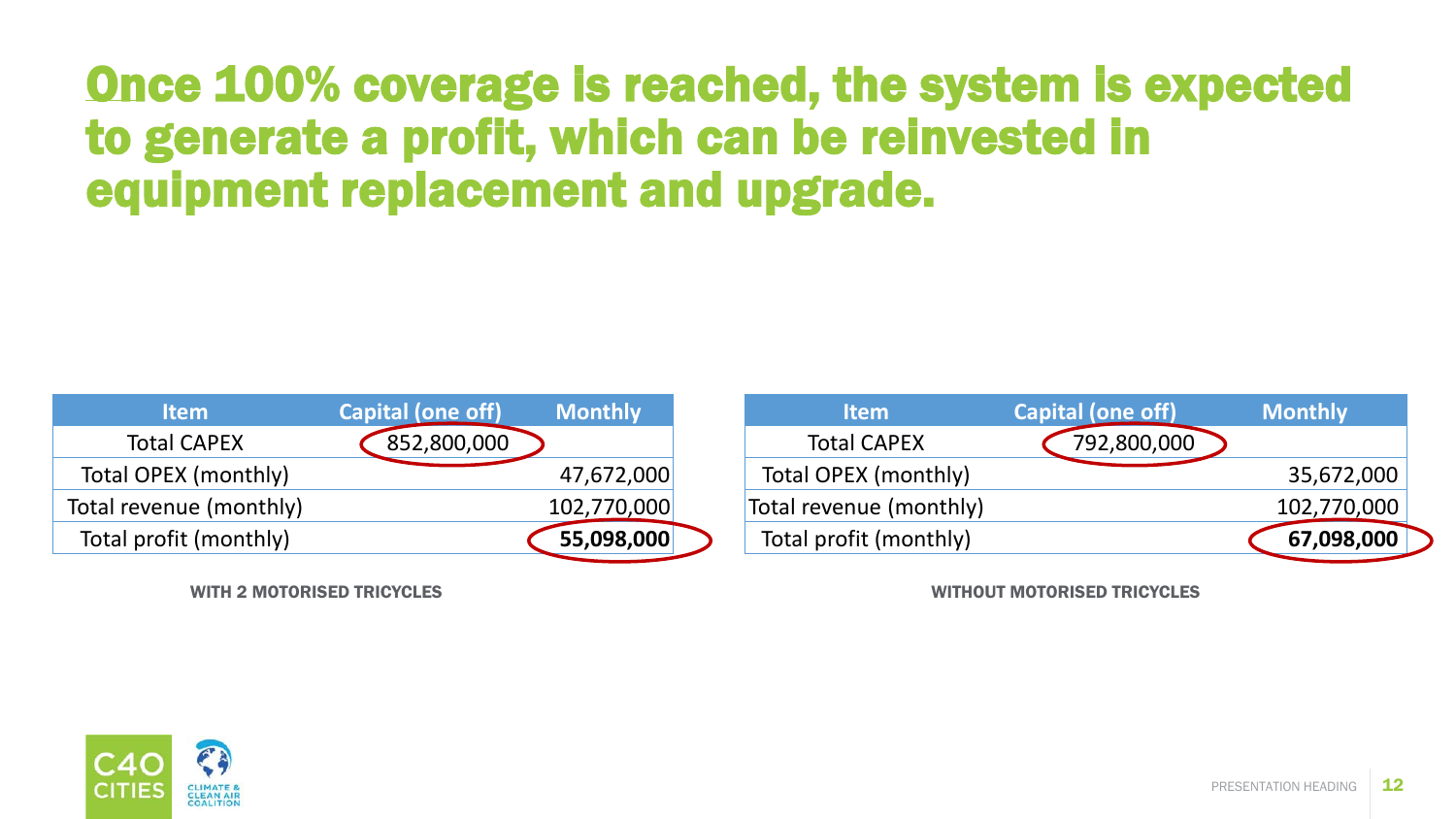#### However, it will take time to achieve 100% coverage, therefore additional operating funds will be required until approx. 40% coverage is reached (estimated breakeven)

| <b>Item</b>             | Capital (one off) | <b>Monthly</b> |
|-------------------------|-------------------|----------------|
| <b>Total CAPEX</b>      | 822,800,000       |                |
| Total OPEX (monthly)    |                   | 21,252,000     |
| Total revenue (monthly) |                   | 42,700,800     |
| Total profit (monthly)  |                   | 21,448,800     |

| <b>Capital (one off)</b> | <b>Monthly</b> |
|--------------------------|----------------|
| 792,800,000              |                |
|                          | 15,252,000     |
|                          | 42,700,800     |
|                          | 27,448,800     |
|                          |                |

WITH 1 MOTORISED TRICYCLE WITHOUT MOTORISED TRICYCLE

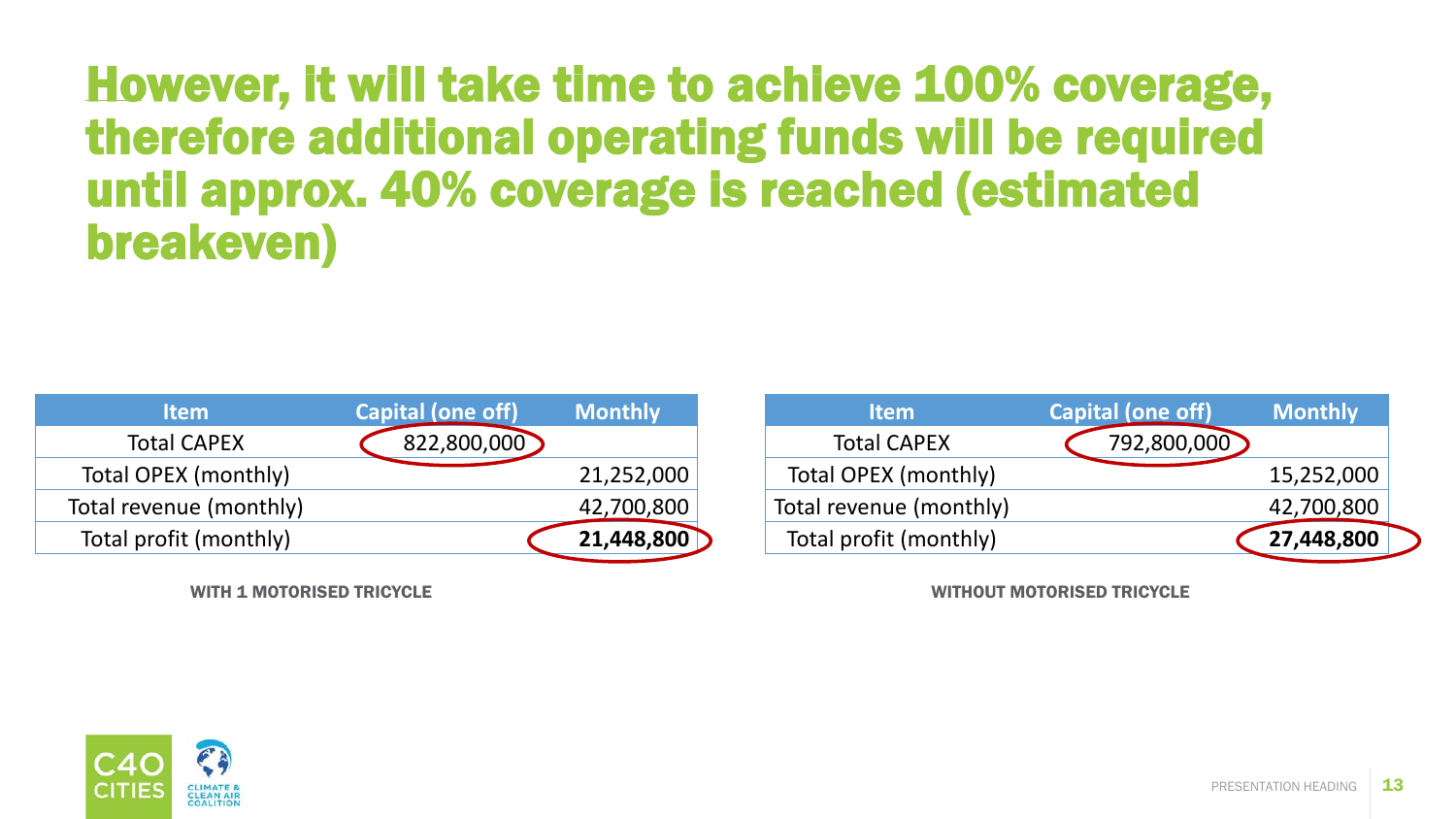## All scenarios assume a 70% waste recovery rate and the sale of recyclables at international market prices. Compost will not be sold, at least in the initial phase

| <b>Assumption group</b> | <b>Assumption</b>                 | Value                          | <b>Unit</b>                 |
|-------------------------|-----------------------------------|--------------------------------|-----------------------------|
| <b>Users</b>            | Population serviced               |                                | 14057 number of people      |
| <b>Users</b>            | Average household size            | $\overline{5}$                 |                             |
| <b>Users</b>            | total number of residential users |                                | 2811                        |
| <b>Users</b>            | total number of large generators  |                                | 25                          |
| waste gen.              | waste generation per capita       |                                | 0.6 kilogram                |
| waste gen.              | total waste generation (daily)    |                                | 8434.2 kilogram             |
| waste gen.              | percentage residual waste         |                                | 30%                         |
| waste gen.              | residual waste (daily)            |                                | 2530.26 kilogram            |
| Waste (recovered daily, |                                   |                                |                             |
| tons)                   | Organic                           |                                | 2 tons                      |
| Waste (recovered daily) | Plastic                           |                                | 0.2 tons                    |
| Waste (recovered daily) | Metal                             |                                | $0.1$ tons                  |
| Waste (recovered daily) | Paper                             |                                | 0.2 tons                    |
| context                 | Population density                | medium                         |                             |
| context                 | Housing type                      | single houses and multi-family |                             |
| context                 | terrain                           | hilly, dirt roads              |                             |
| context                 | Distance from border to MRF       | 2 km average                   |                             |
|                         |                                   |                                |                             |
| Waste sale (ton)        | PET bale                          | 1,056,000                      | sll estimated sale price    |
| Waste sale (ton)        | <b>HDPE</b> bale                  | 1,320,000                      | sll estimated sale price    |
| Waste sale (ton)        | PVC bale                          | 2,816,000                      | sll estimated sale price    |
| Waste sale (ton)        | Average plastic bale              | 1,730,667                      | sll estimated sale price    |
| Waste sale (ton)        | aluminium bale                    | 616,000                        | sll estimated sale price    |
| Waste sale (ton)        | mixed paper bale                  | 616,000                        | sll estimated sale price    |
| Waste sale (ton)        | high grade compost (non vermi)    |                                | NA sll estimated sale price |

| <b>Assumption group</b> | <b>Assumption</b>                 | <b>Value</b>                   | <b>Unit</b>                 |
|-------------------------|-----------------------------------|--------------------------------|-----------------------------|
| <b>Users</b>            | Population serviced               |                                | 5622.8 number of people     |
| <b>Users</b>            | Average household size            |                                | 5                           |
| <b>Users</b>            | total number of residential users |                                | 1125                        |
| <b>Users</b>            | total number of large generators  |                                | 25                          |
| waste gen.              | waste generation per capita       |                                | 0.6 kilogram                |
| waste gen.              | total waste generation (daily)    |                                | 3373.68 kilogram            |
| waste gen.              | percentage residual waste         |                                | 30%                         |
| waste gen.              | residual waste (daily)            |                                | 1012.104 kilo tram          |
| Waste (recovered daily, |                                   |                                |                             |
| tons)                   | Organic                           |                                | 0.8 tons                    |
| Waste (recovered daily) | Plastic                           |                                | $0.1$ tons                  |
| Waste (recovered daily) | Metal                             |                                | $0.05$ tons                 |
| Waste (recovered daily) | Paper                             |                                | $0.1$ tons                  |
| context                 | Population density                | medium                         |                             |
| context                 | Housing type                      | single houses and multi-family |                             |
| context                 | terrain                           | hilly, dirt roads              |                             |
| context                 | Distance from border to MRF       | 2 km average                   |                             |
|                         |                                   |                                |                             |
| Waste sale (ton)        | PET bale                          | 1,056,000                      | sll estimated sale price    |
| Waste sale (ton)        | <b>HDPE</b> bale                  | 1,320,000                      | sll estimated sale price    |
| Waste sale (ton)        | <b>PVC</b> bale                   | 2,816,000                      | sll estimated sale price    |
| Waste sale (ton)        | Average plastic bale              | 1,730,667                      | sll estimated sale price    |
| Waste sale (ton)        | aluminium bale                    | 616,000                        | sll estimated sale price    |
| Waste sale (ton)        | mixed paper bale                  | 616,000                        | sll estimated sale price    |
| Waste sale (ton)        | high grade compost (non vermi)    |                                | NA sll estimated sale price |

ASSUMPTIONS AT 100% COVERAGE ASSUMPTIONS AT 40% COVERAGE

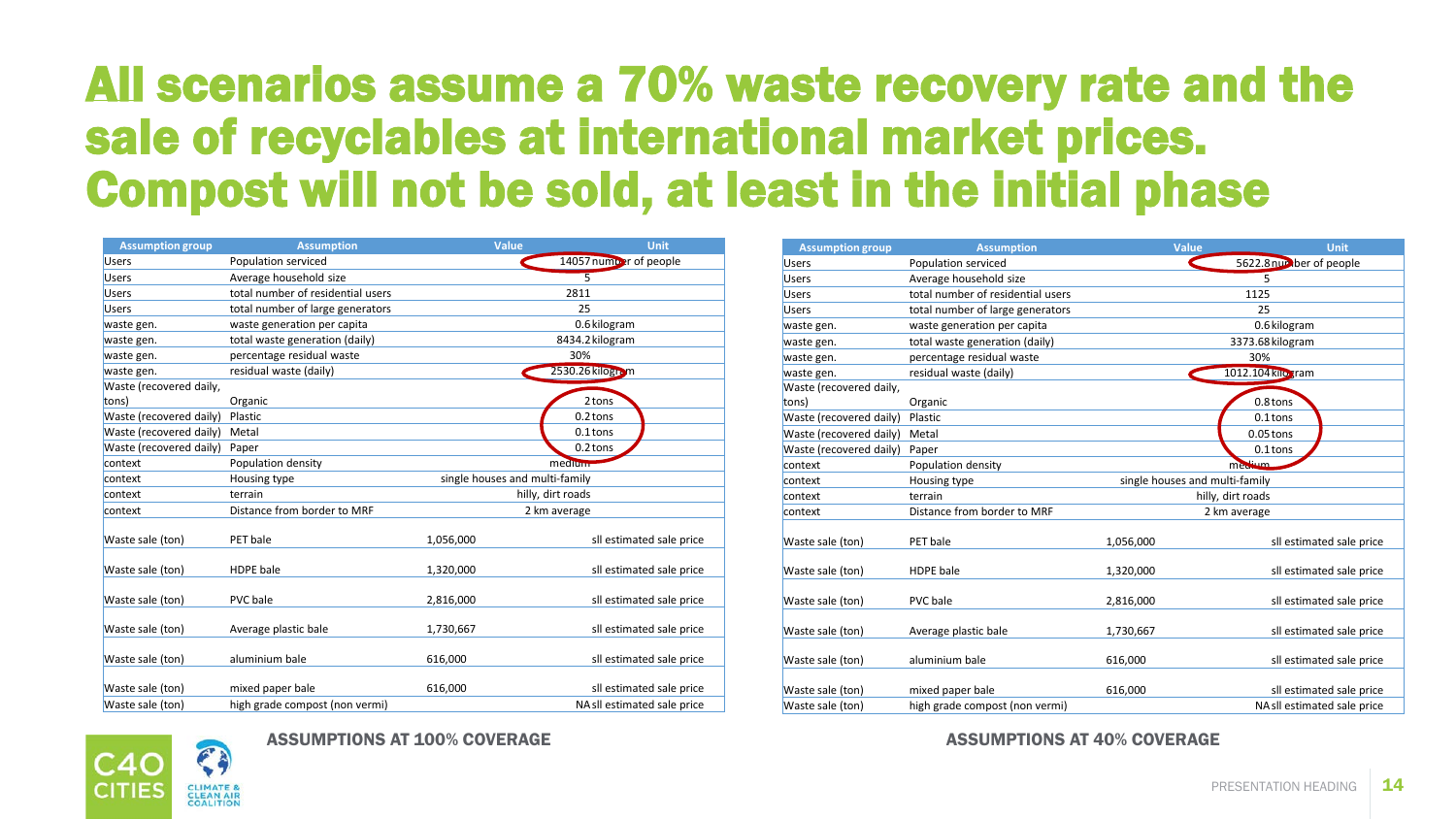#### It is currently assumed households will be charged 30,000 sll and large generators 100,000 sll per month. The revenue from recyclable waste should represent 15 - 20% of overall revenue

| <b>Revenue item</b>               | <b>Value</b> |
|-----------------------------------|--------------|
| No residential users              | 2,811        |
| No of large gen.                  | 25           |
| Monthly user fee (hh)             | 30,000       |
| Monthly user fee (Ig)             | 100,000      |
| monthly rev (hh)                  | 84,342,000   |
| monthly rev (lg)                  | 2,500,000    |
| tot monthly rev (fees)            | 86,842,000   |
| <b>Plastic</b>                    | 10,384,000   |
| Metal                             | 1,848,000    |
| paper                             | 3,696,000    |
| compost                           |              |
| tot monthly rev (by-product sale) | 15,928,000   |
| <b>TOTAL REV</b>                  | 102,770,000  |

| <b>Revenue item</b>               | <b>Value</b> |
|-----------------------------------|--------------|
| No residential users              | 1,125        |
| No of large gen.                  | 10           |
| Monthly user fee (hh)             | 30,000       |
| Monthly user fee (lg)             | 100,000      |
| monthly rev (hh)                  | 33,736,800   |
| monthly rev (Ig)                  | 1,000,000    |
| tot monthly rev (fees)            | 34,736,800   |
| <b>Plastic</b>                    | 5,192,000    |
| Metal                             | 924,000      |
| paper                             | 1,848,000    |
| compost                           |              |
| tot monthly rev (by-product sale) | 7,964,000    |
| <b>TOTAL REV</b>                  | 42,700,800   |

REVENUES AT 100% COVERAGE REVENUES AT 40% COVERAGE

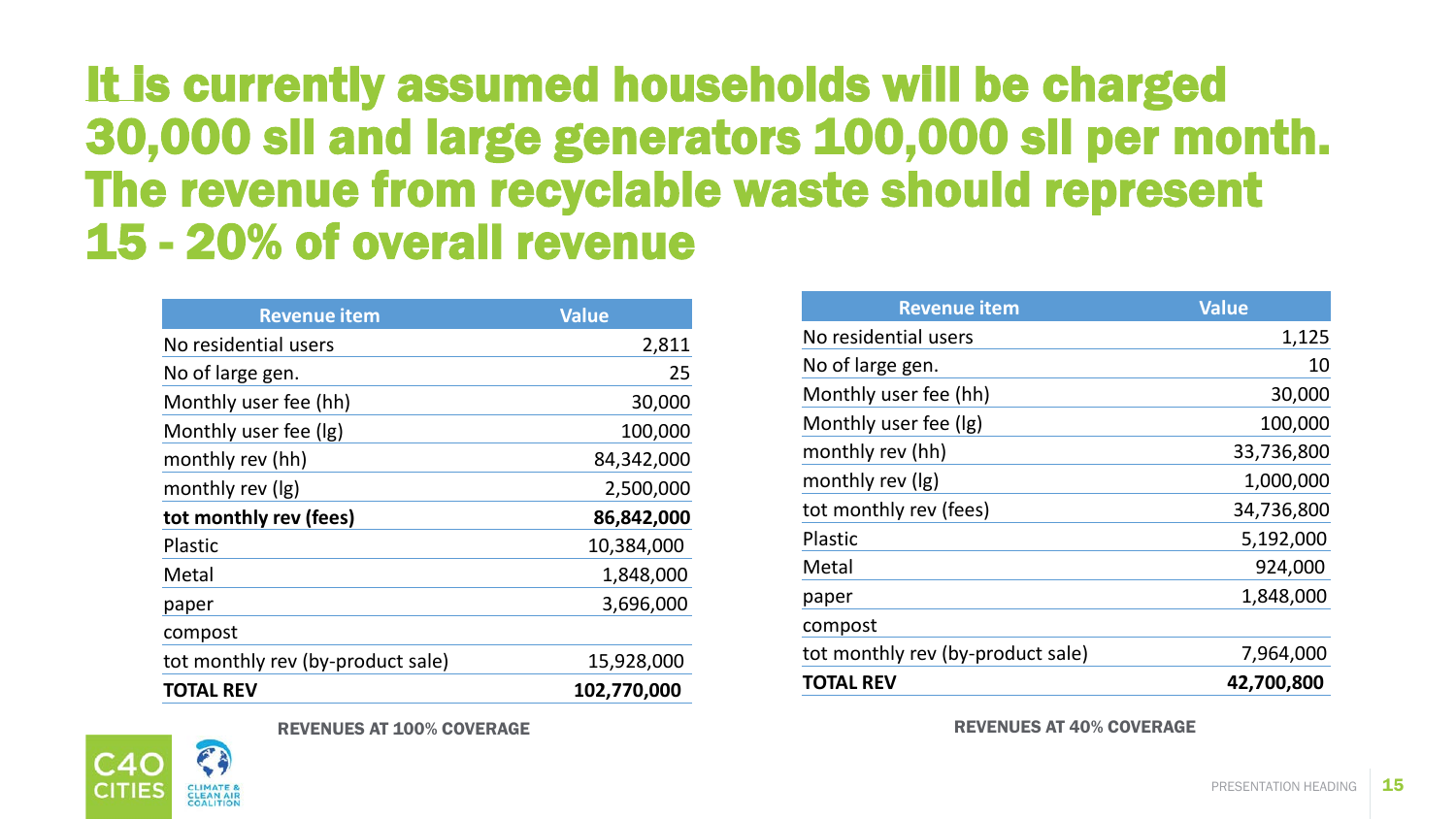#### Operating expenses (mainly staff costs) and residual waste hauling will increase proportionally to service coverage

| <b>Item</b>                | <b>Weekly</b> | <b>Monthly</b> |
|----------------------------|---------------|----------------|
| Residual waste hauling     | 5,280,000     | 21,120,000     |
| MRF utility bills          | 88,000        | 352,000        |
| Motorised tricycle cost    | 1,500,000     | 6,000,000      |
| Number tricycles           | $\mathcal{L}$ |                |
| Tricycle monthly cost      |               | 12,000,000     |
| MRF staff salary           | 125,000       | 500,000        |
| <b>Number MRF staff</b>    | 5             |                |
| <b>MRF</b> staff cost      | 625,000       | 2,500,000      |
| waste collector salary     | 125,000       | 500,000        |
| Number waste collectors    | 15            |                |
| waste collector staff cost | 1,875,000     | 7,500,000      |
| Admin staff salary         | 175,000       | 700,000        |
| number admin staff         | 6             |                |
| admin staff cost           | 1,050,000     | 4,200,000      |
| total OPEX                 | 10,418,000    | 47,672,000     |

| <b>Item</b>                | <b>Weekly</b> | <b>Monthly</b> |
|----------------------------|---------------|----------------|
| Residual waste hauling     | 2,200,000     | 8,800,000      |
| MRF utility bills          | 88,000        | 352,000        |
| Motorised tricycle cost    | 1,500,000     | 6,000,000      |
| Number tricycles           | 1             |                |
| Tricycle monthly cost      |               | 6,000,000      |
| MRF staff salary           | 125,000       | 500,000        |
| <b>Number MRF staff</b>    | $\mathcal{L}$ |                |
| <b>MRF</b> staff cost      | 250,000       | 1,000,000      |
| waste collector salary     | 125,000       | 500,000        |
| Number waste collectors    | 6             |                |
| waste collector staff cost | 750,000       | 3,000,000      |
| Admin staff salary         | 175,000       | 700,000        |
| number admin staff         | 3             |                |
| admin staff cost           | 525,000       | 2,100,000      |
| total OPEX                 | 5,313,000     | 21,252,000     |

OPEX AT 100% COVERAGE OPEX AT 40% COVERAGE

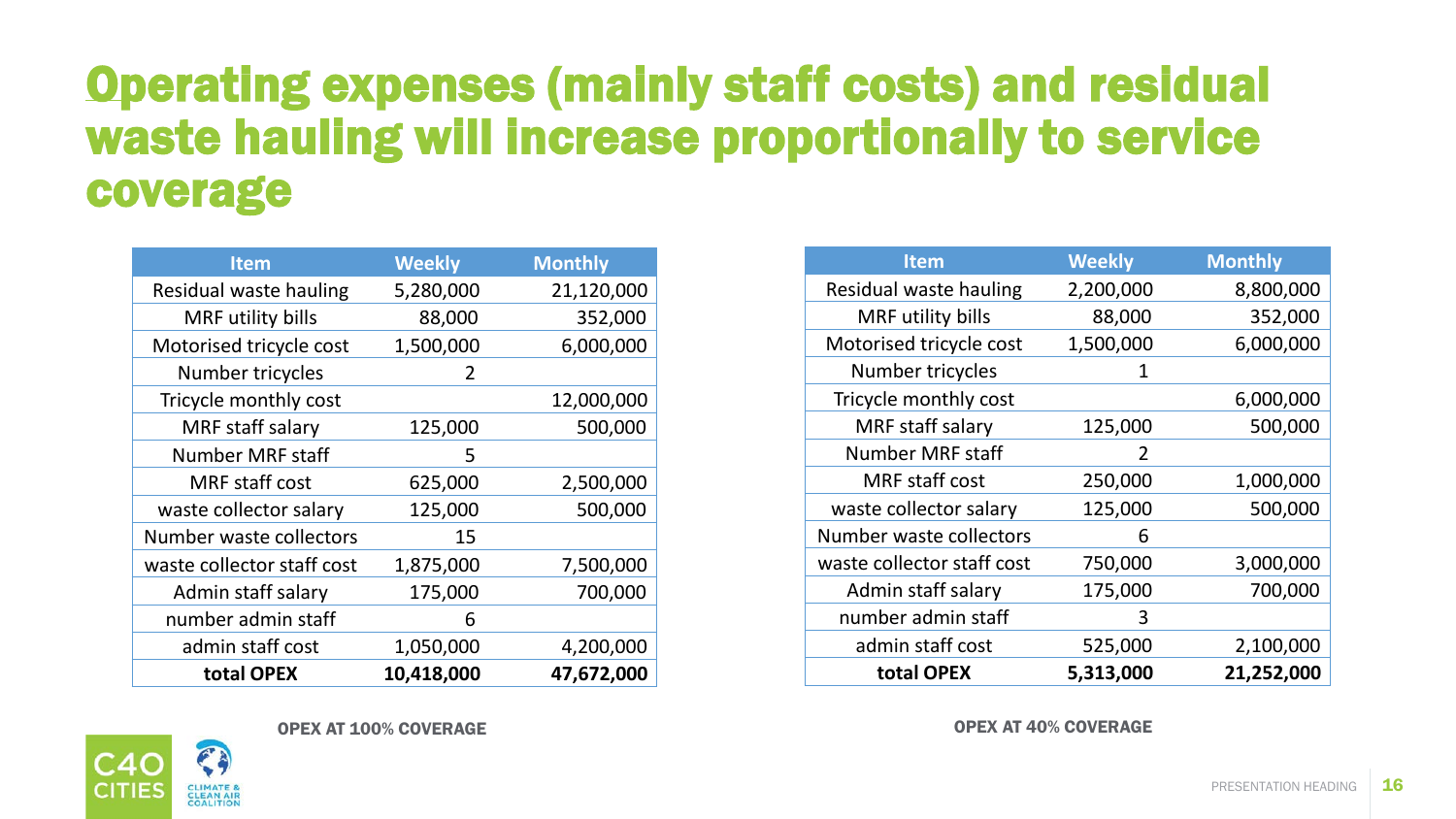



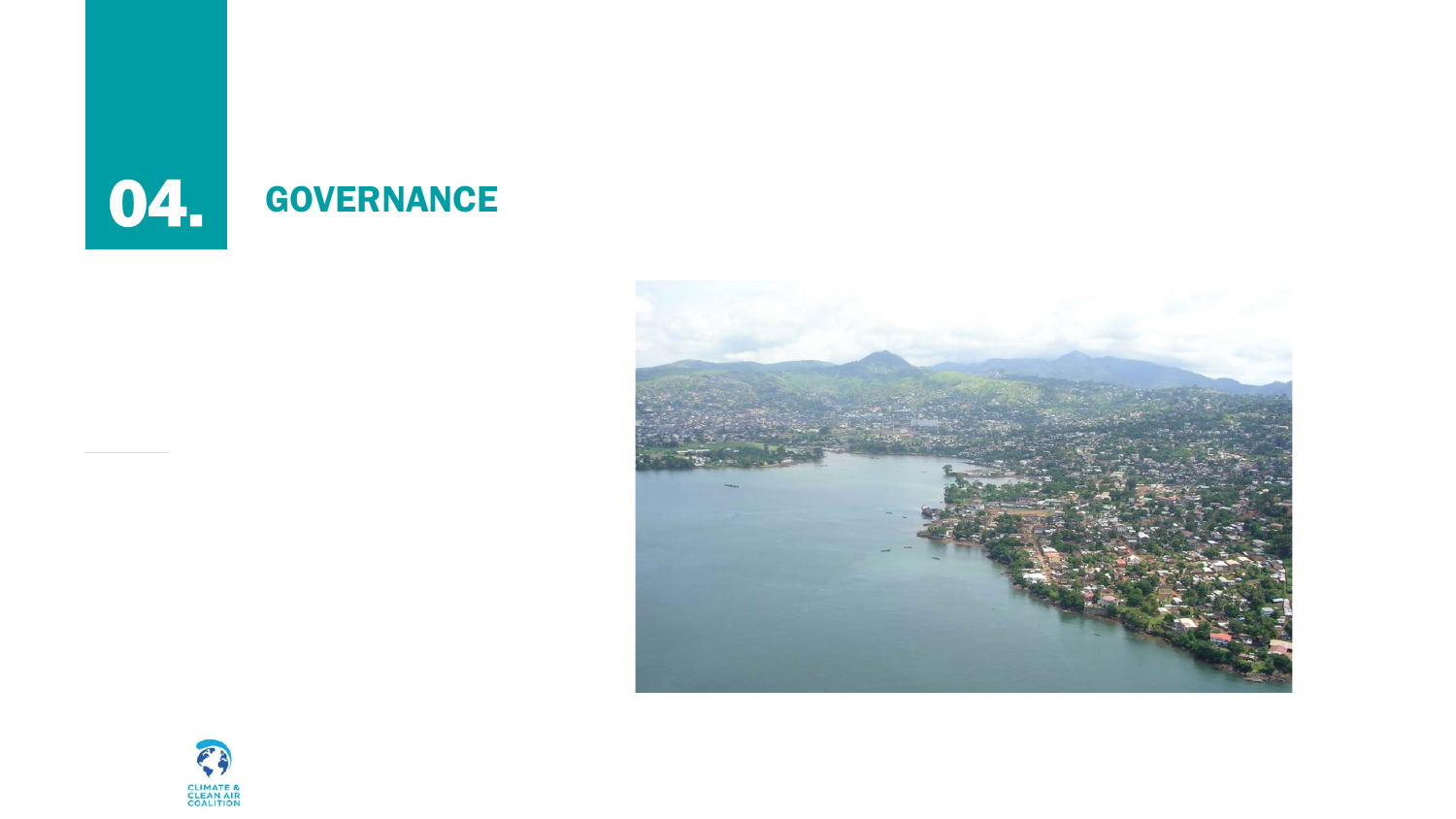#### The governance model for community-based waste systems will vary depending on local context

COMMUNITY BASED ORGANISATION (CBO) REGISTERED WITH THE CORPORATE AFFAIRS COMMISSION AS COMPANY LIMITED BY GUARANTEE UNDER THE 2009 COMPANY ACT OF SIERRA LEONE, WHICH DOES NOT INCLUDE DIVIDENDS TO BE SHARED AMONG SHAREHOLDERS AS IN THE CASE OF A PUBLIC OR PRIVATE LIMITED COMPANY.



PRIVATE COMPANY

REGISTERED WITH FCC AS A PRIVATE WASTE **COLLECTOR** 

PROFIT AND DIVIDEND SHARING



FOR EACH QUARTERLY BOARD MEETING WOULD BE INCOPRATED INTO THE FUNCTIO ING OF THE PROGRAMME AS AN INCENTIVE MECHANISM